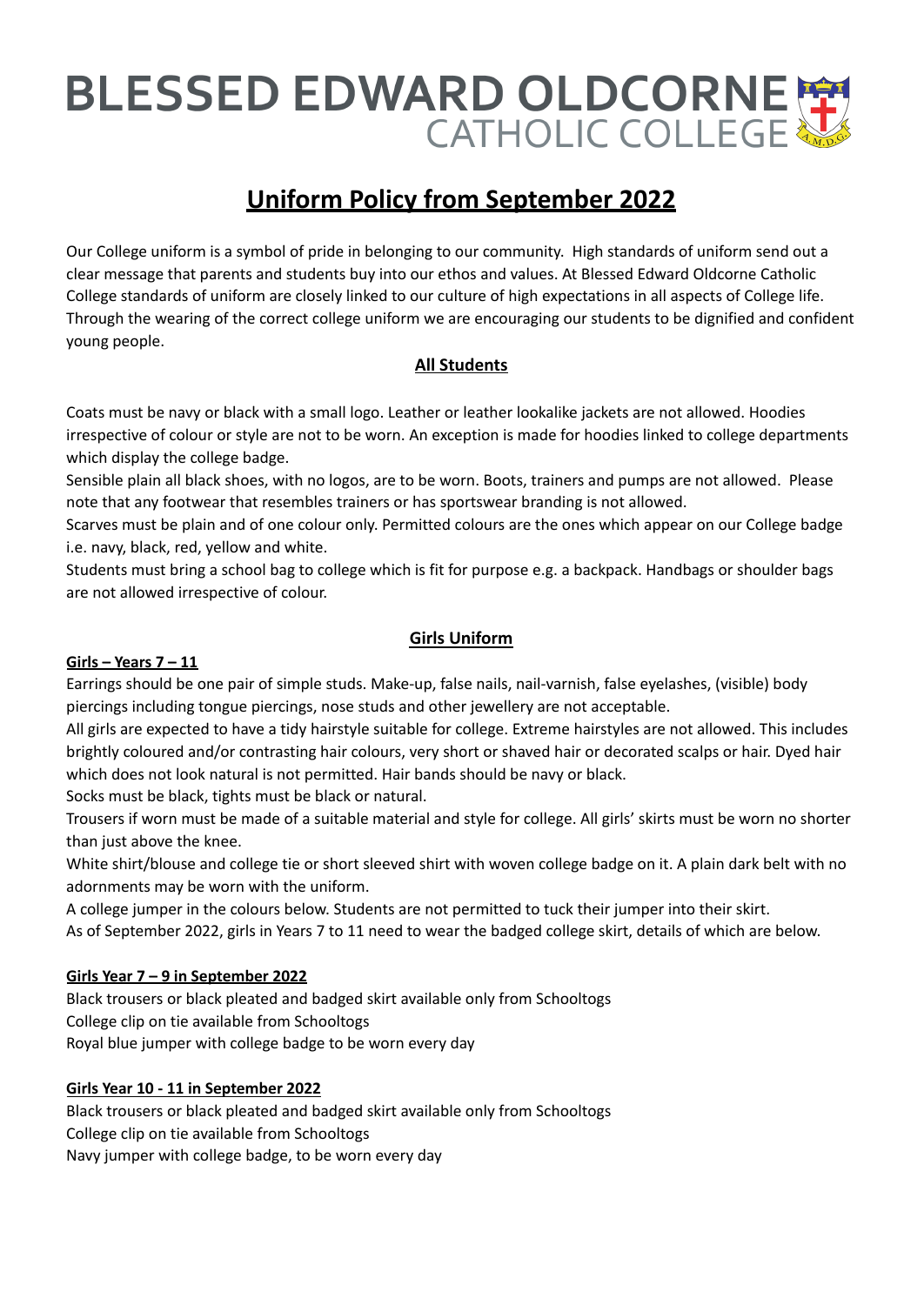# BLESSED EDWARD OLDCORNE

Year 11 College Ties are available from the college finance office if required otherwise a standard college tie must be worn.

### **Girls – P.E. Kit**

Polo Shirt - Royal Blue with embroidered college badge. Football/Rugby Shorts - Navy Blue with/without college crest OR a skort - navy blue OR plain sports leggings (3/4 or full length) - black or navy. Games socks – Royal Blue 3 Stripe White. Short ankle or trainer socks - White. Trainers. Shin-pads (compulsory for football and hockey) Gum Shield (advisable for rugby and hockey).

#### **Optional Additional P.E. Kit**

Rugby Shirt - Royal blue/white reversible with/without College Crest. Football boots – The school does have a selection of boots which can be loaned to students. Tracksuit Trousers - Navy blue with embroidered college badge. Quarter Zip Training Top - Navy blue with embroidered college badge. Only training tops and tracksuit trousers with college badge may be worn.

We strongly recommend that earrings are removed for all Physical Education lessons. However, if it is not possible to remove them (i.e., they have recently been pierced) then students may still take part in the lesson providing their ears are adequately covered with tape provided by the PE department. The class teacher will ensure that the taping is fit for purpose at the start of the lesson and may ask the student not to participate in certain activities if they deem it to be unsafe for the individual. Students should be encouraged by parents/carers to practice taking their earrings in and out at home in preparation for PE lessons.

Students are allowed religious attire where appropriate to the activity.

# **Boys Uniform**

#### **Boys – All Years**

All boys should have neat and tidy hair. Extreme hairstyles are not allowed. For boys this includes brightly coloured and/or contrasting hair colours, tram lines, shaved hair or excessively long hair (unless tied back at all times).

Earrings and jewellery are not permitted.

Socks must be black. White socks are not permitted.

Dark grey/black trousers – denims, cords and skin tight trousers or trousers with studs are not acceptable. Boys must wear a white shirt and college tie at all times. A plain black belt may be worn with the uniform.

#### **Boys Year 7 to 9**

Clip on college tie available from Schooltogs Royal blue jumper with college badge to be worn every day.